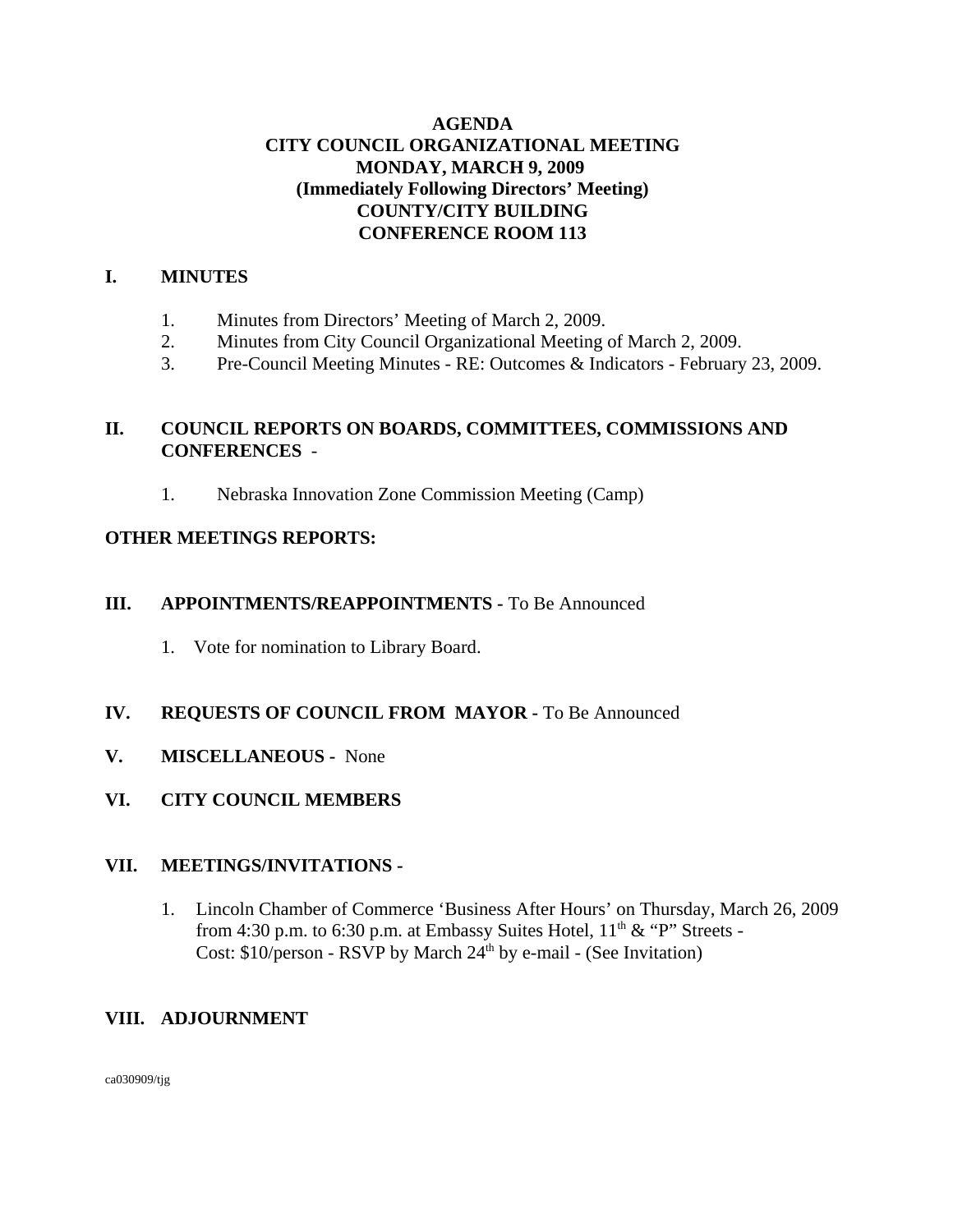## **MINUTES CITY COUNCIL ORGANIZATIONAL MEETING MONDAY, MARCH 9, 2009**

- **Present:** Robin Eschliman, Chair Doug Emery, Vice Chair Jon Camp Jonathan Cook John Spatz Ken Svoboda Dan Marvin
- **Others:** Judge John Hendry, City Attorney Rick Hoppe, Aide to the Mayor Denise Pearce, Aide to the Mayor

Chair Eschliman opened the meeting at 12:10 a.m. and announced the location of the Open Meetings Act.

### **I. MINUTES**

- 1. Minutes from Directors' Meeting, March 2, 2009.
- 2. Minutes from City Council Organizational Meeting, March 2, 2009.
- 3. Pre-Council Meeting Minutes. Outcomes & Indicators, February 23, 2009.

The above minutes approved by acclamation.

## **II. COUNCIL REPORTS ON BOARDS, COMMITTEES, COMMISSIONS, CONFERENCES**

### **1. Nebraska Innovation Zone Commission Meeting Camp**

Camp stated they discussed standards, and the charter. Eschliman asked if any counties, or municipalities, do not attend the meetings, do not like the design standards, or is everyone on board? Svoboda replied some may be in a more defensive mood, but everyone is on board making sure this happens and that they all benefit.

### **OTHER MEETINGS REPORTS:**

### **III. APPOINTMENTS/REAPPOINTMENTS**

### **1. Library Board Nomination Vote**

Svoboda made motion to nominate Kathy McKillip, Marvin seconded. Vote taken: Emery, Camp, Cook, Spatz, Svoboda and Marvin voted aye. Eschliman voted nay.

Pearce stated she would prepare the paperwork for first reading next week. Asked if anyone would like to have the candidate in attendance at the hearing? Response being it would not be necessary.

### **Legislative Bills**

Pearce stated amendment one, implementing legislation affecting the Community Health Endowment, is out of committee. Today is the Motor Vehicle bill. We purchase our vehicles through licensed Nebraska dealers and this would create an exception for speciality vehicles, like fire trucks. Wednesday is the Red Light bill and Thursday is the Cigarette Tax bill. This bill was in the budget